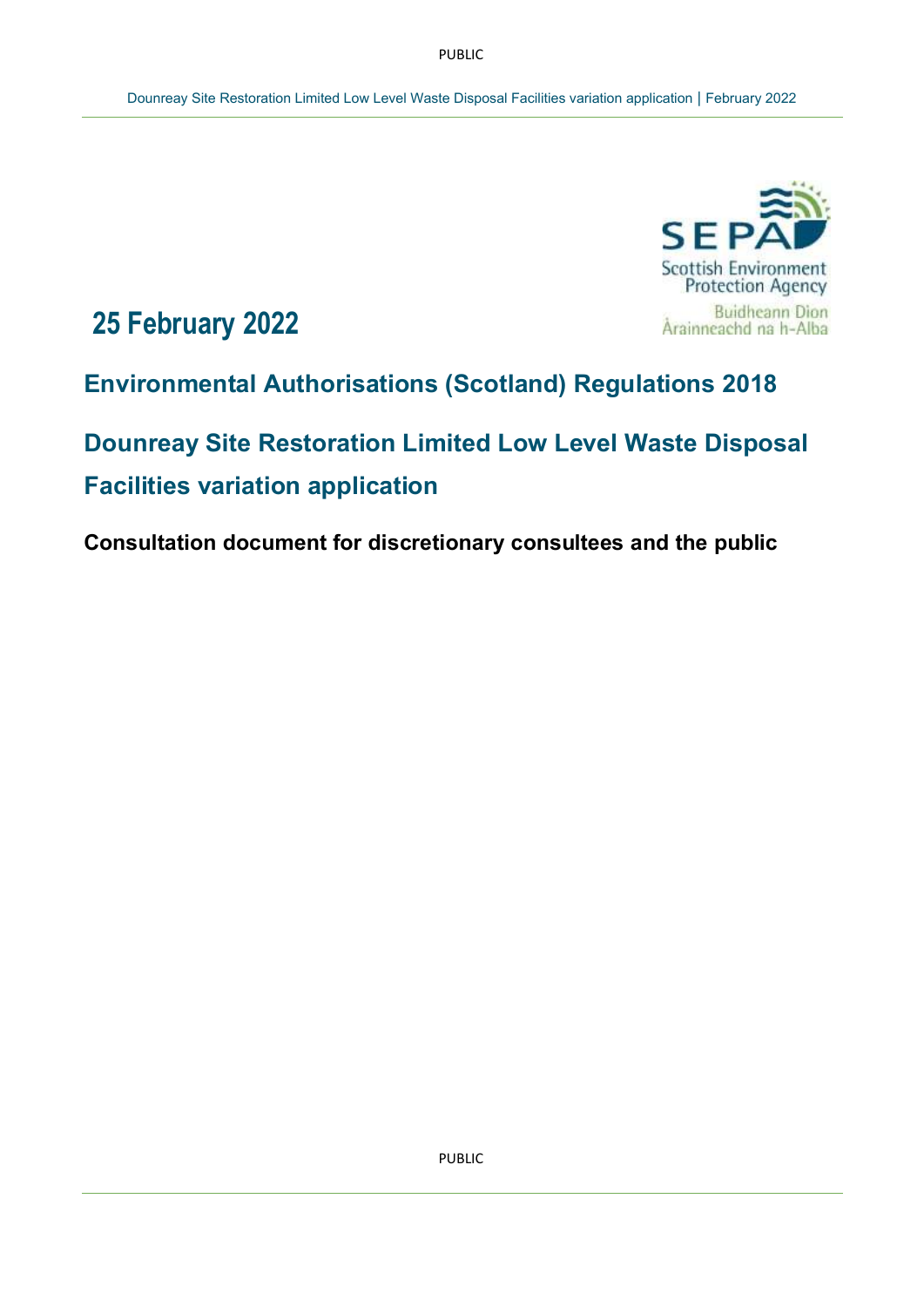# **Overview**

It is part of SEPA's remit to regulate the disposal of radioactive substances within Scotland, we do this through the issuing of permits. These permits regulate the quantity and activity of waste which may be disposed of to a disposal facility over its operational lifetime.

Dounreay Site Restoration Limited (DSRL) operate the Low Level Radioactive Waste Disposal (LLWD) Facility adjacent to the Dounreay Nuclear site in accordance with a radioactive substances permit. This consultation has been issued in response to an application from DSRL to vary this permit.

If you wish to review the DSRL application and supporting documents and provide comments for SEPA to consider as part of our process to determine if we will grant the variation, please submit them to us by **25 March 2022**.

As part of this application SEPA has concluded that there are no actions required in relation to The Transboundary Radioactive Contamination (Scotland) Direction 2021. This direction effectively replaces what would have been required under Article 37 of the EURATOM Treaty that would have been required prior to Brexit.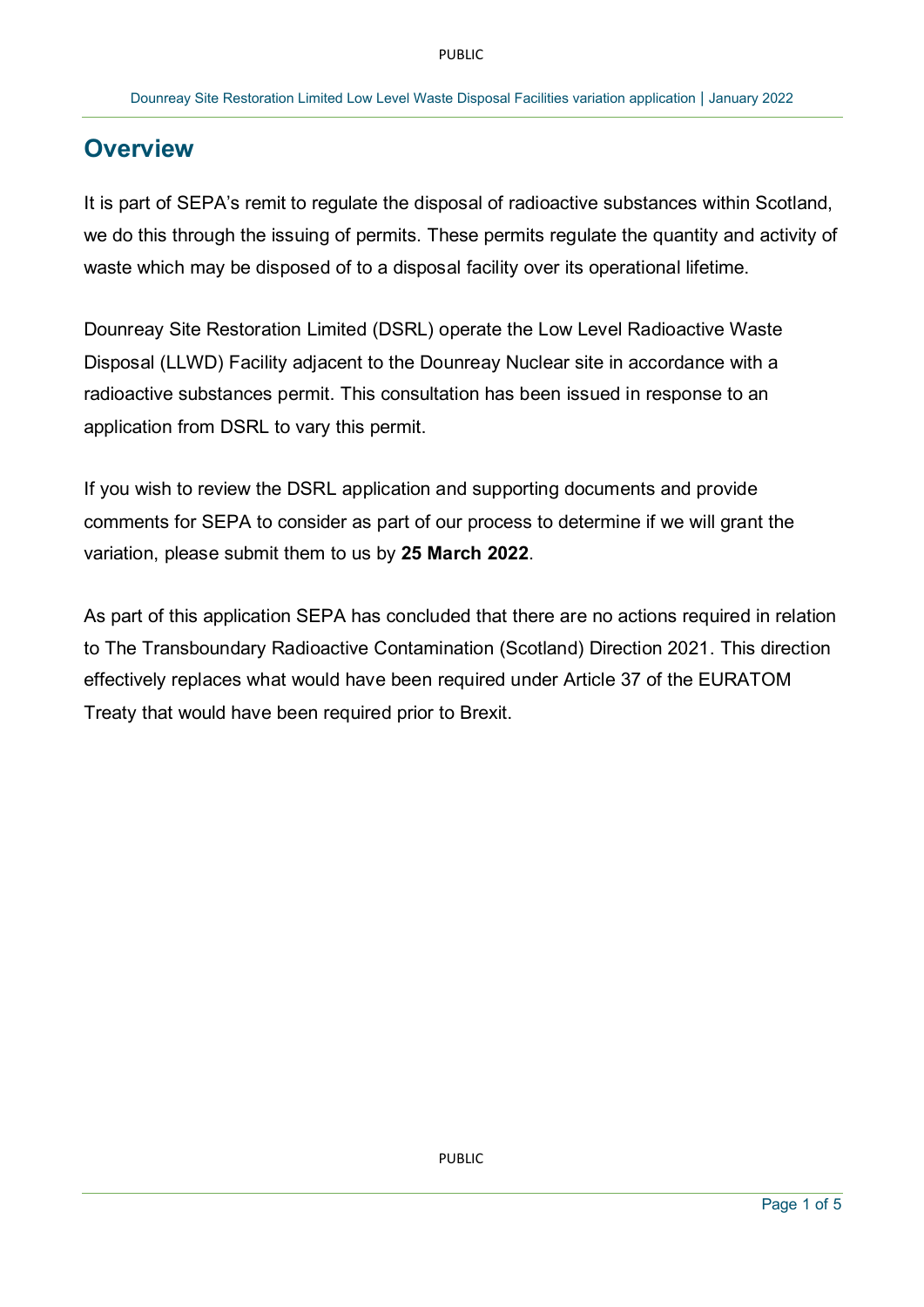# **Application details**

We received an application from the Dounreay Site Restoration Limited Low Level Waste Disposal Facilities, on 12 August 2021 for a variation to permit EAS/P/1173599.

DSRL have submitted a number of documents in support of their application. The documents include the application form as submitted by the applicant, along with technical and non-technical supporting documents. These documents, listed below, are available on request from SEPA or can be downloaded from the [online web consultation page.](https://consultation.sepa.org.uk/permits/dounreay-llwf-easr-variation-application)

- DSRL LLWF variation application summary in brief
- DSRL LLWF variation application forms
- DSRL LLWF variation application supporting document
- DSRL LLWF Environmental Safety Case 2020
- DSRL background overview of the Dounreay Low Level Waste Disposal Facilities

### **Why your views matter**

This is your opportunity to let us know about any material information that you believe SEPA should consider as part of our determination process.

Should you wish to submit a response to this consultation, you can use one of the following options:

- visit the SEPA [consultation](file:///C:/Users/Joanna.Gardiner/AppData/Local/Microsoft/Windows/INetCache/Content.Outlook/KC0L73L5/•%09https:/consultation.sepa.org.uk/permits/dounreay-llwf-easr-variation-application) hub and complete the consultation online;
- submit your response to the question in this document by e-mail to [rsenquiries@sepa.org.uk;](mailto:rsenquiries@sepa.org.uk)
- submit your response to the question in this document by post to:

**Registry** Scottish Environment Protection Agency Angus Smith Building 6 Parklands Avenue **Eurocentral** Holytown

PUBLIC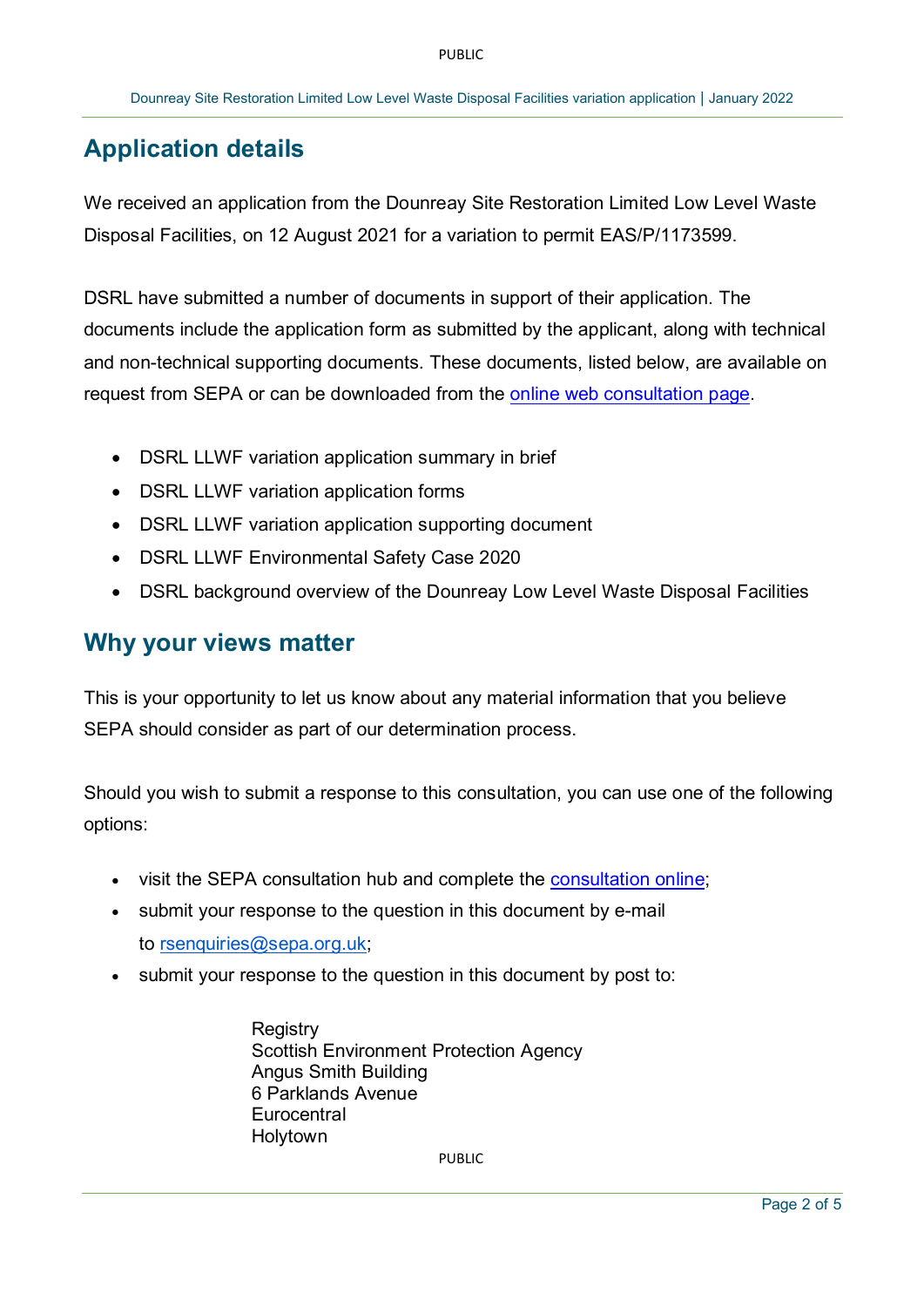#### PUBLIC

Dounreay Site Restoration Limited Low Level Waste Disposal Facilities variation application | January 2022

North Lanarkshire ML1 4WQ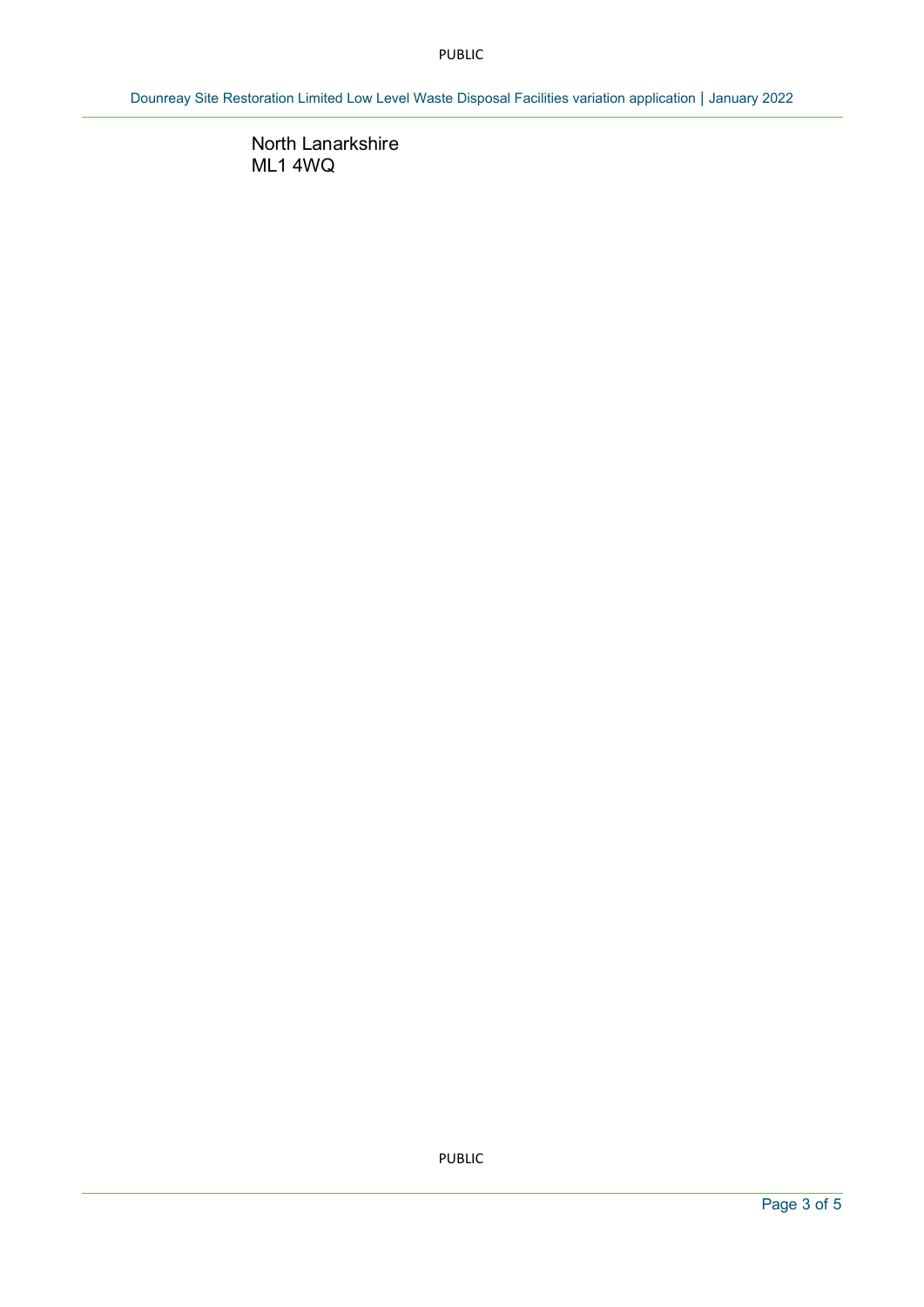### **Background to the consultation**

The Dounreay Low Level Waste Facility (LLWF) was originally authorised for the disposal of Low Level Waste (LLW) under the Radioactive Substances Act 1993 (RSA 93) by SEPA in January 2013. With the introduction of new legislation on 1 September 2018 known as the Environmental Authorisations (Scotland) Regulations 2018 (EASR) the original RSA 93 authorisation was superseded and a new disposal permit (EAS/P/1173599) came into effect on 1 April 2019.

The first phase of three potential phases of the disposal facility vaults, D3120 (for low-level waste) and D3130 (for low-level demolition waste), were completed in May 2014 and started receiving waste in April 2015.

During 2016 DSRL identified that some of the individual radionuclide total activity disposal limits as laid out within Schedule 2 of their permit were preventing the disposal of LLW that was being, or was expected to be, generated by the Dounreay decommissioning programme. DSRL recognised that this issue stemmed from the unavoidable uncertainty in the estimated inventory on which the limits were based.

These limits were estimates of the inventory that DSRL used for the original permit application which did not take account of any variation in the actual inventory that is generated from the Dounreay site. This approach has constrained the optimised management of the LLW produced during the decommissioning programme by limiting the activity of certain radionuclides that do not contribute significantly to the overall risk posed by the disposal facility. DSRL undertook a programme of work to develop proposals for an alternative means of managing the total activity to be disposed to the facility along with an updated environmental safety case (ESC) to demonstrate compliance with regulatory standards.

PUBLIC In addition, DSRL's experience from the operation of the disposal facility has identified several instances where compliance with the Authorised Waste Acceptance Criteria (WAC) and other related conditions could not easily be demonstrated. In particular, DSRL noted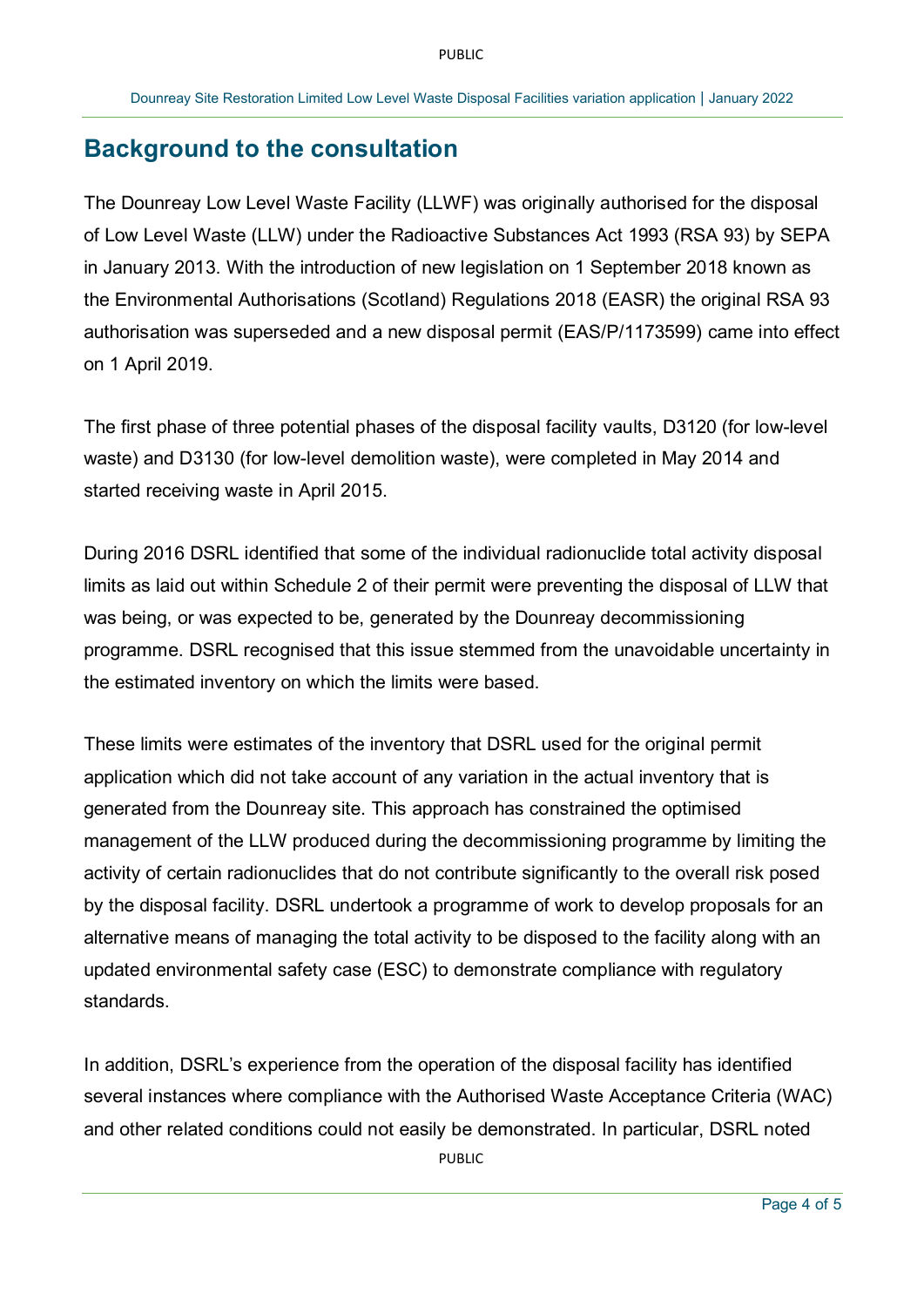#### Dounreay Site Restoration Limited Low Level Waste Disposal Facilities variation application | January 2022

that one of the Authorised WAC relating to non-radiological hazards could no longer be aligned with the latest version of SEPA's regulatory guidance. SEPA proposed that these issues should be addressed and realigned as part of DSRL's application to vary the permit.

Feedback from DSRL on the draft EASR permit during the transition from RSA93 to EASR in 2019 also identified aspects which would benefit from further clarification or rewording. SEPA recommended that these could also be addressed as part of the current variation application.

Dounreay Site Restoration Limited's variation application is primarily seeking to change the method for evaluating the total permitted inventory as defined in schedule 2 of the current permit. DSRL are requesting a variation to make use of an alternative for controlling the total inventory for disposal known as "a sum of fractions" method. This method provides more flexibility for DSRL regarding the waste disposed of to the site while still ensuring compliance with the environmental safety case.

The application is supported by an updated ESC that has taken account of the latest inventory estimates for LLW that is expected to, or has the potential to, arise from the Dounreay site decommissioning programme.

### **Questions**

Do you have any material information to raise that SEPA should consider during our determination process with this application? If so, please provide your comments on:

- **1.** the move to a "sum of fractions" approach;
- **2.** other requested changes as laid out within "DSRL LLWF variation application supporting document".

PUBLIC